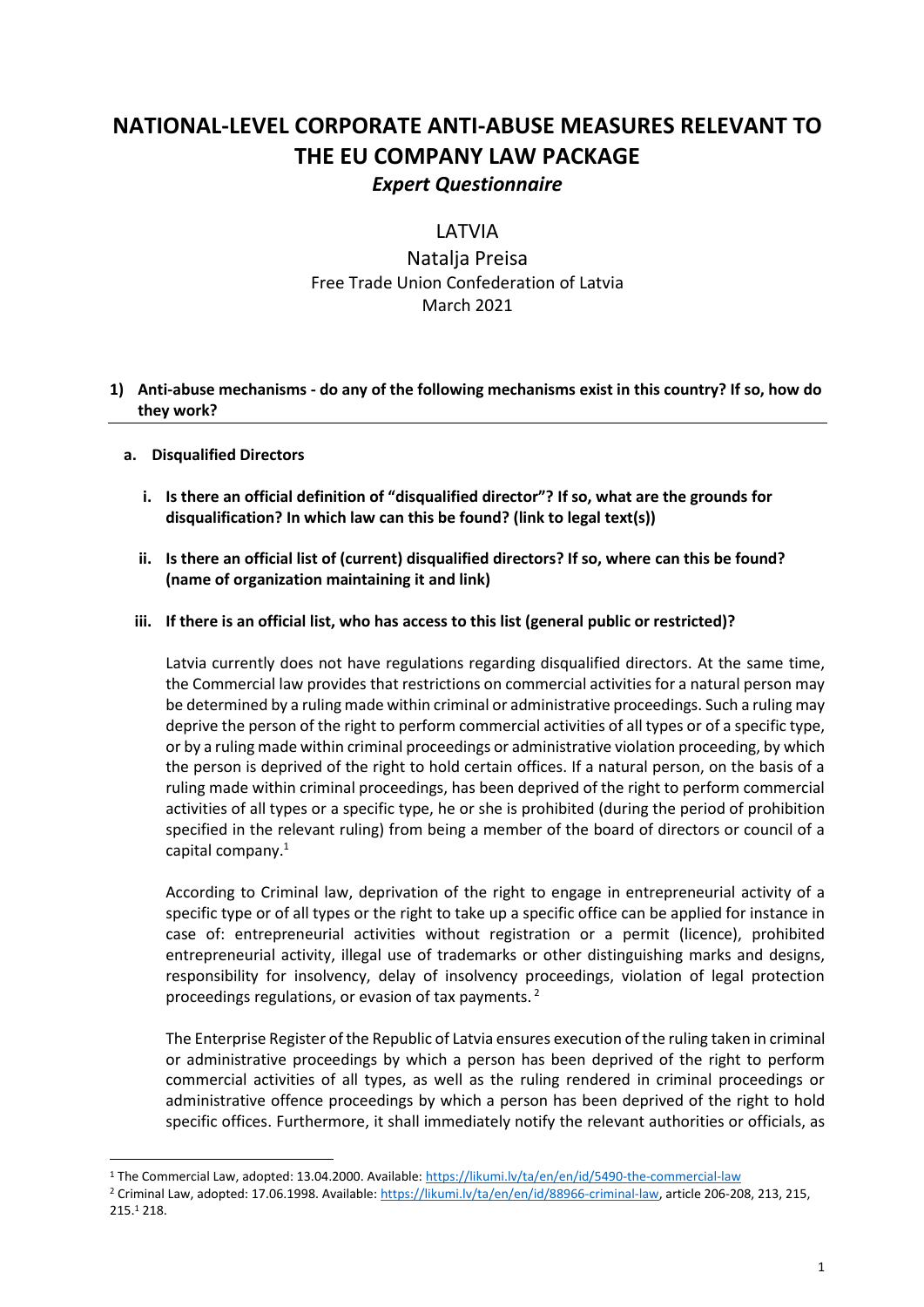well as the relevant company of violations and conditions for execution. The information on the rulings currently is not visible publicly.

On the basis of a ruling made in criminal proceedings or administrative offence proceedings by which a person has been deprived of the right to hold specific offices, the state notary of the Enterprise Register can decide to postpone or refuse to register the enterprise or refuse to make an entry in the Commercial Register or the Enterprise Register journal on the appointment of a member of the executive body or supervisory body. Finally, if a person who has been entered in the Commercial Register as a member of the executive body or supervisory body of a commercial company or European commercial company, or who has been entered in the Enterprise Register journal as a member of the executive body or supervisory body of a cooperative society or a European co-operative society, has been deprived of the right to hold specific offices, the state notary of the Enterprise Register makes an entry in the relevant register on the deletion of the person or the right of representation of such person from the register. 3

## **b. Beneficial Owners**

## **i. Where is the database of beneficial owners and which organisation maintains it (link)**

A beneficial owner is a natural person who owns or in whose interests a specific legal person has been established or operates or who implements direct or indirect control over a legal person.<sup>4</sup> The list beneficial owners of all companies is available in the online public register of companies - the Enterprise Register of the Republic of Latvia: [https://www.ur.gov.lv/en/get](https://www.ur.gov.lv/en/get-information/)[information/](https://www.ur.gov.lv/en/get-information/)<sup>5</sup> There is no separate database, however, beneficial owners of every company are obligatory included in the information publicly visible on the company.

## **ii. Are there any checks on the authenticity of beneficial owners, or does the organisation depend on a "statutory declaration" or "affidavit" from the company directors?**

The Enterprise Register has the right at the moment of registration of an enterprise or organization to request additional information about its beneficial owner and apply a procedure of liquidation of the company if beneficial owners are not disclosed. However, this right is not routinely used.

Upon submitting an application to the Enterprise Register for the registration (incorporation) of a legal person or changes in the composition of shareholders or members of the board of a capital company, information regarding the beneficial owner of the legal person must be indicated in the application.

A legal person, including a partnership which is registered in the public registers maintained by the Enterprise Register, shall, without delay, but not later than within 14 days from getting to know the relevant information, submit to the Enterprise Register the application for the registration of information regarding the beneficial owners or for the registration of changes in such information. Documentary justification of the exercised control, as well as a document

<sup>3</sup> Law "On the Enterprise Register of the Republic of Latvia, adopted: 20.11.1990. Available:

<sup>.46, 45.</sup> Article 4.31 [https://likumi.lv/ta/en/en/id/72847-on-the-enterprise-register-of-the-republic-of-latvia.](https://likumi.lv/ta/en/en/id/72847-on-the-enterprise-register-of-the-republic-of-latvia) Article 4.3<sup>1</sup>

<sup>4</sup> The Law on the Prevention of Money Laundering and Terrorism and Proliferation Financing (Law on the Prevention of Money Laundering), adopted: 17.07.2008. Available: [https://likumi.lv/ta/en/en/id/178987-law-on-the-prevention-of-money](https://likumi.lv/ta/en/en/id/178987-law-on-the-prevention-of-money-laundering-and-terrorism-and-proliferation-financing)[laundering-and-terrorism-and-proliferation-financing,](https://likumi.lv/ta/en/en/id/178987-law-on-the-prevention-of-money-laundering-and-terrorism-and-proliferation-financing) article 1 (5), sub-clause a)

<sup>5</sup> More[: https://www.ur.gov.lv/en/register/organization/association/changes/beneficial-owners/](https://www.ur.gov.lv/en/register/organization/association/changes/beneficial-owners/) and

[https://www.ur.gov.lv/en/explanation-of-beneficial-owners/sia-limited-liability-company-and-as-stock-company/.](https://www.ur.gov.lv/en/explanation-of-beneficial-owners/sia-limited-liability-company-and-as-stock-company/)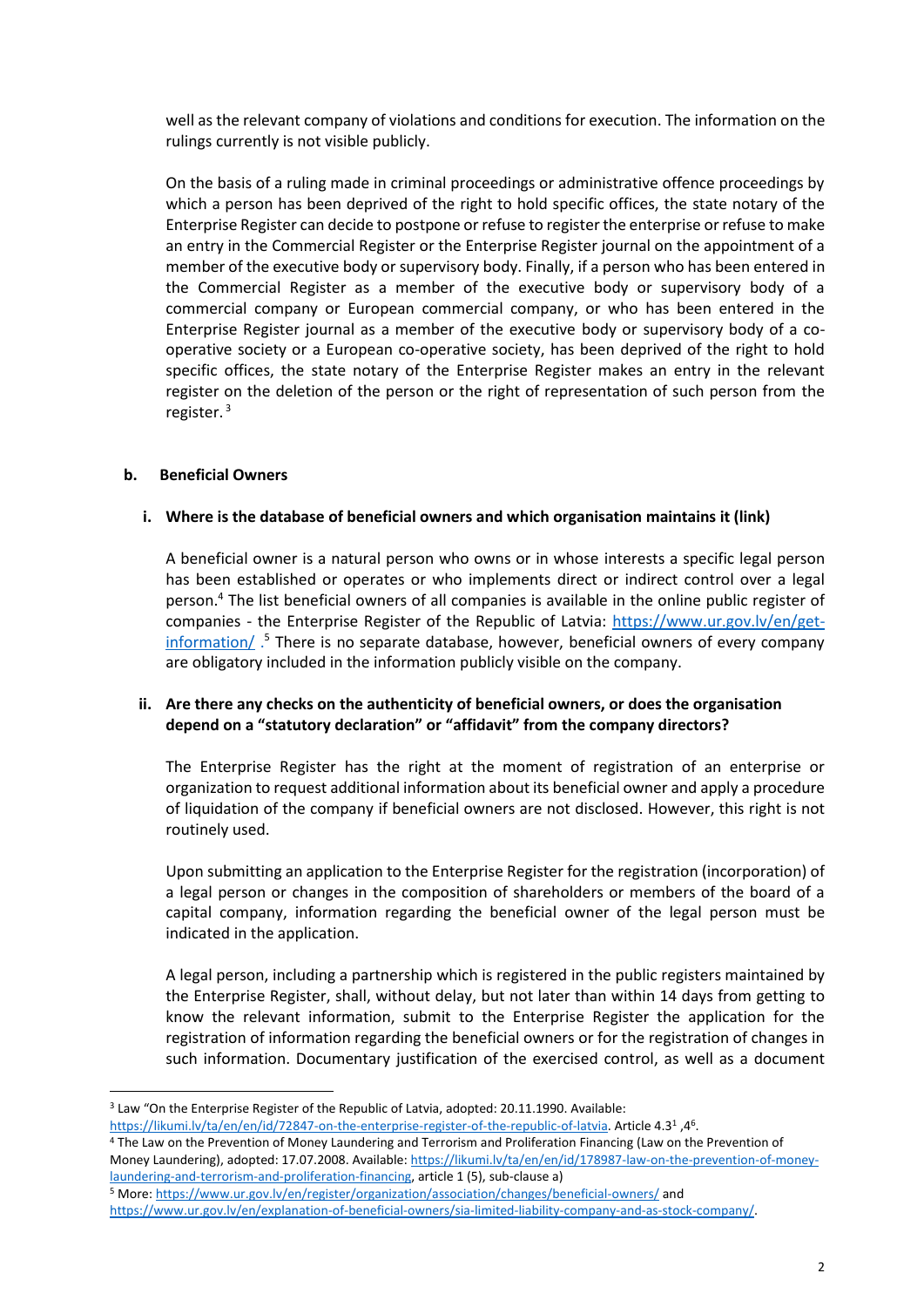certifying the compliance of the information identifying the beneficial owner (a notarially certified copy of the personal identification document, a statement from a foreign population register, or other documents equivalent to the abovementioned documents) and a document justifying the certification that it is not possible to determine the beneficial owner must be submitted upon request of the Enterprise Register so that it can ascertain the credibility of the information submitted. Information regarding the date, month, and year of birth, number of the personal identification document and the date of issue thereof, country and body issuing the document need not be indicated for the persons who have a personal identity number.<sup>6</sup>

If a natural person has grounds for believing that he or she has become the beneficial owner of a legal person or a foreign legal person or legal arrangement which registers a branch or representative office in the Republic of Latvia, they must immediately report this fact to the national or foreign legal person. The national and foreign legal person has to store at least the following information regarding its beneficial owners: given name, surname, personal identity number (if any) and the date, month, and year of birth, number of the personal identification document and date of issue thereof, country and body issuing the document, nationality, country of residence, as well as the manner of exercising control over the legal person or foreign subject, including by indicating the given name, surname, personal identity number (if the person has no personal identity number - date, month, year of birth) of a shareholder (stockholder), member or owner through which the control is exercised. If it is a legal person, the firm name, registration number, and registered address, as well as the documentary justification of the control exercised must be included.<sup>7</sup>

The Enterprise Register has an obligation to register beneficial owners of several Latvian legal persons established before 01.12.2017 based on their disclosure by default and an obligation to co-operate more actively with the private sector to gather information about and report to law enforcement institutions about possibly false data provided about beneficial owners.

Evaluation of actual circumstances remains within the competence of law enforcement institutions and the Enterprise Register does not conduct investigation activities, however it has the right to request the documentary justification of the control exercised by the beneficial owner, as well as the document that confirms conformity of the identification information of the beneficial owner (a notarially certified copy of the personal identification document, a statement from the foreign population register or equivalent documents).<sup>8</sup>

# **iii. How quickly must the company give notice when ownership has changed (updating of lists/databases)?**

Immediately, but not later than within 14 days from getting to know the relevant information.

## **iv. Who has access to the beneficial ownership database? Does the general public have unrestricted access, restricted access or no access?**

In order to efficiently limit money laundering and terrorism and proliferation financing risks, to promote confidence in transactions executed by legal persons and foreign subjects and the

 $6$  Persons included in the Population Register which as of 28.06.2021 will be substituted by the Register of Natural Persons. More: Law on the Register of Natural Persons, adopted: 14.12.2017. Available: [https://likumi.lv/ta/en/en/id/296185-law-on](https://likumi.lv/ta/en/en/id/296185-law-on-the-register-of-natural-persons)[the-register-of-natural-persons](https://likumi.lv/ta/en/en/id/296185-law-on-the-register-of-natural-persons)

 $7$  Law on the Prevention of Money Laundering, article 18<sup>1</sup>, 18<sup>2</sup>.

<sup>8</sup> More[: https://www.ur.gov.lv/en/news/information/new-rules-of-the-game-for-all-legal-persons/;](https://www.ur.gov.lv/en/news/information/new-rules-of-the-game-for-all-legal-persons/)

<https://www.ur.gov.lv/en/register/company-or-merchant/stock-company-as/changes/beneficial-owners/> .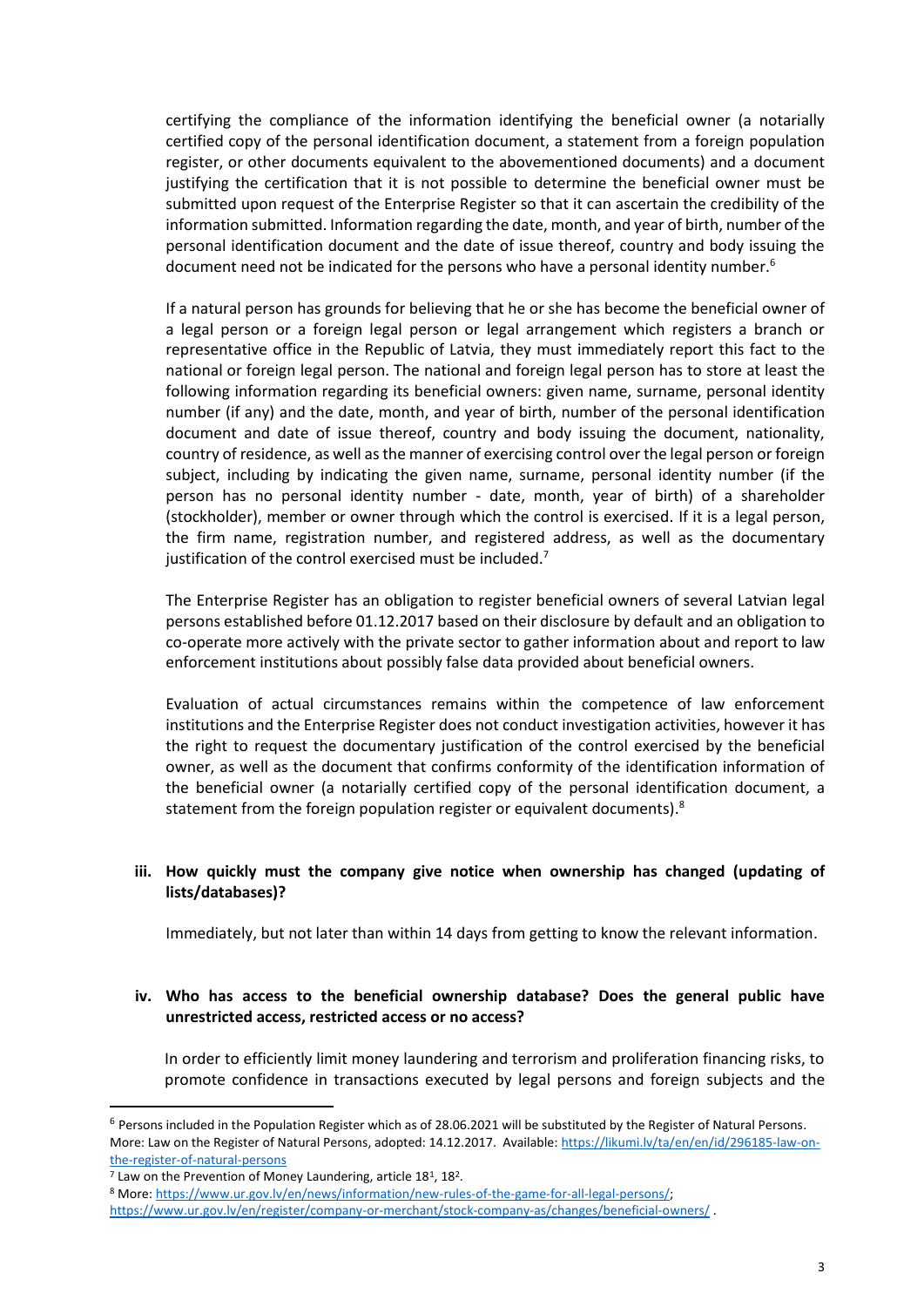financial system, and the business environment as a whole, to minimise the possibility to use legal persons and foreign subjects for unlawful activities (particularly, corrupt practices and tax evasion), to protect the rights of other persons, and to ensure the availability of information regarding the beneficial owners of the counterparties of the transaction - legal persons and foreign subjects -, any person has the right to receive information regarding beneficial owners from the State Revenue Service and online information from the Enterprise Register of the Republic of Latvia. 9

## **c. Electronic identity (eID) scheme – is there a scheme registered with the European Commission, and if so, what eIDAS level of assurance does it have?**

The electronic identity (eID) scheme - Latvian eID scheme (eID) $^{10}$  - is registered with the European Commission, and has high (substantial) eIDAS level of assurance.<sup>11</sup> In order to receive an ID card, which is a basis for an electronic signature, a person must appear in person at the Office of Citizenship and Migration Affairs.

## **2) Company registry – transparency, access, cost**

#### **a. Which organization maintains the company registry? (name and link)**

The company registry (**The Commercial Register**) is maintained by **the Enterprise Register of the Republic of Latvia**. Since January 2020 general information is publicly accessible online and free of charge on the Enterprise Register's information website [https://info.ur.gov.lv.](https://info.ur.gov.lv/) Some of the information on the Enterprise Register's website will be freely accessible in the Commercial Register without authentication, some other – freely available but with authentication, and other – only pursuant to a justified request.

**The State revenue service (SRS) Public register** provides information free of charge on companies (by entering name and registration number) on the company (e.g. legal address, economic activity registered (NACE)) taxes paid for the last three years, insolvencies and tax debts [\(https://www6.vid.gov.lv/?aspxerrorpath=/VID\\_PDB\)](https://www6.vid.gov.lv/?aspxerrorpath=/VID_PDB).

## **b. To what extent is the registry digitalized? Can company foundations/registrations and reporting be carried out fully online/digitally?**

Company registration is fully digitalised. For several years now, all applications for making entries in the registers maintained by the Enterprise Register can be submitted electronically an e-service has been created for most cases and is available on the portal www.latvija.lv. In turn, in the remaining cases (for example, reorganization), for which the e-service has not been established, the necessary information and documents can be sent by e-mail or official e-mail address.<sup>12</sup>

It is possible to register a company by submitting all the necessary documents through the State service portal (Via the e-service: [www.latvija.lv,](http://www.latvija.lv/) Registration in the register of enterprises

 $9$  Law on the Prevention of Money Laundering, article 18. $3$ 

<sup>10</sup> Latvian eID scheme (eID): eID karte, eParaksts karte, eParaksts karte+,eParaksts.

<sup>11</sup> Electronic identification schemes notified pursuant to Article 9(1) of Regulation (EU) No 910/2014 of the European Parliament and of the Council on electronic identification and trust services for electronic transactions in the internal market (2019/C 425/06[\)https://eur-lex.europa.eu/legal-content/EN/TXT/?uri=CELEX:52019XC1218\(01\).](https://eur-lex.europa.eu/legal-content/EN/TXT/?uri=CELEX:52019XC1218(01)) More[: https://www.eparaksts.lv/en/About\\_eSignature/What\\_is\\_an\\_eSignature.](https://www.eparaksts.lv/en/About_eSignature/What_is_an_eSignature)

<sup>12</sup> <http://titania.saeima.lv/LIVS13/SaeimaLIVS13.nsf/0/B5F89379F78BD75BC22585770027567C?OpenDocument#B> .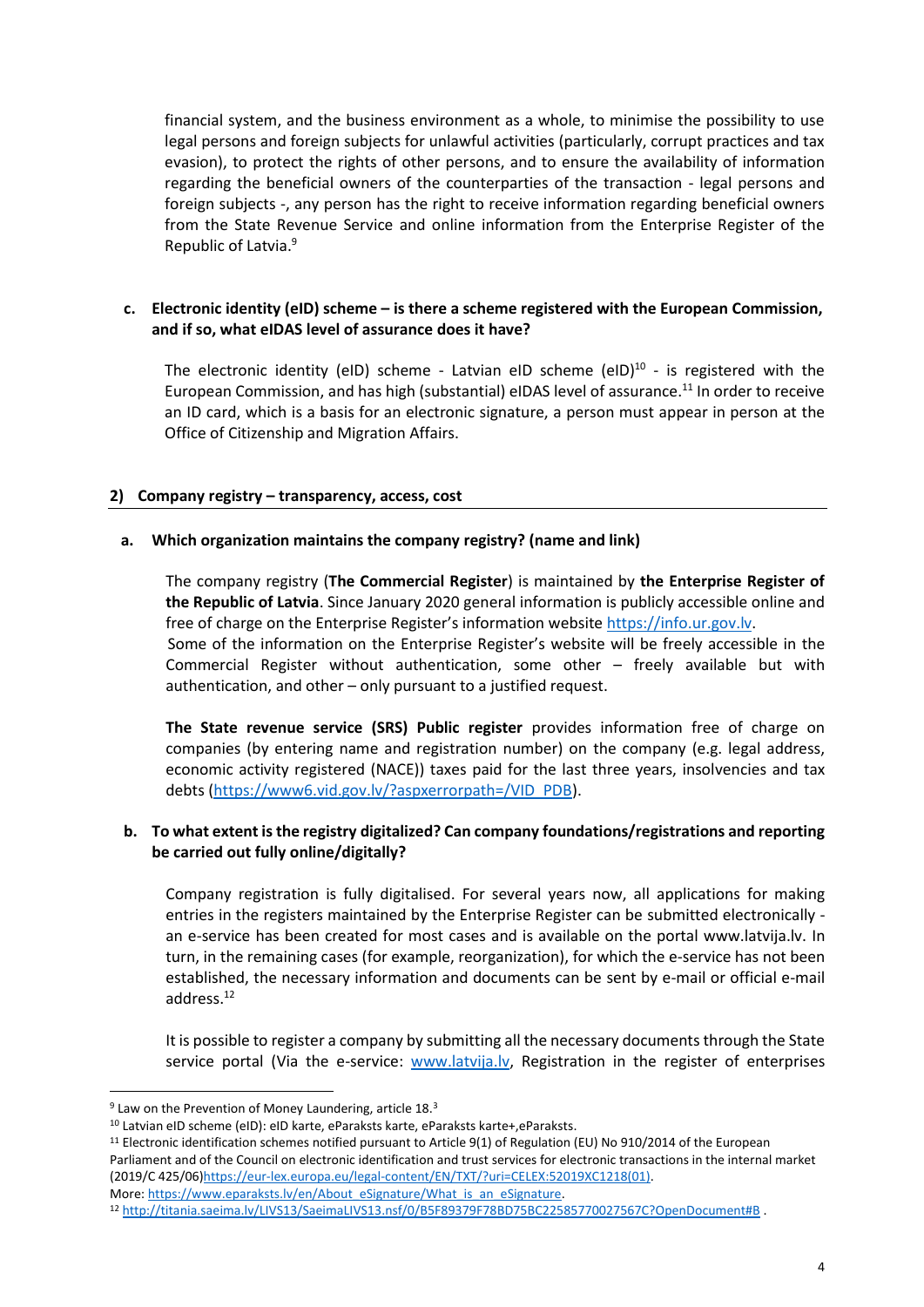registers: [https://latvija.lv/Epakalpojumi/EP119/Apraksts\)](https://latvija.lv/Epakalpojumi/EP119/Apraksts) by using one of the offered authentication possibilities (e.g. through internet banking or electronic signature).<sup>13</sup> Documents can be signed by e-signature on a smart (eID or eSignature card) or by digital esignature on website [www.eparaksts.lv.](http://www.eparaksts.lv/) Documents can be submitted on the website [www.latvija.lv](http://www.latvija.lv/) and the reply is sent to the applicant through the website or by e-mail. No additional certification of signatures is required. This type of registration is promoted by granting a 10 % discount on the state fee for digital registration.

For particular services only the exchange of documents through emails is possible, for instance, when documents are signed by a secure digital signature issued abroad. No additional certification of signatures is required in this case.<sup>14</sup> The Enterprise Register explains which services are only possible through email communication.<sup>15</sup>

Reporting (tax reporting, annual reporting) is done electronically by using safe e-signature or through the Electronic Declaration System of the State Revenue Service (SRS) [https://eds.vid.gov.lv/login/#.](https://eds.vid.gov.lv/login/)

## **c. Are bulk downloads of the entire list of registered companies possible?**

Bulk information as such is not possible, however, data selection is possible for additional payment. An information request form or free-format application is necessary for that. The request for information or the free-format application must be signed by the person requesting the information – a natural person or a representative of a legal entity. No power of attorney is required.<sup>16</sup>

## **d. Does the registry have search features beyond the name of the company or person (e.g. by sector or employee size)**

The registry does not provide for such option.

# **e. What is the typical cost of downloading a document from the registry?**

The public domain documents (articles of association, annual report, division of the shareholder register, contract (decision) of incorporation, regulations for reduction of share capital, regulations of increase of share capital and reorganization agreement, court ruling on dissolution of the company, certificate of a foreign merchant concerning registration of the company in the respective country or an equivalent document as well as the documents modifying the abovementioned documents) can be obtained online from the information website of the Register of Enterprises without proof of authenticity, free of charge and immediately.

A paid service is a copy of a document with proof of authenticity  $-$  in person, by mail or email. The pricing:

• fee for a copy of 1 document from the registration file  $-$  3 business days  $-$  9,00 EUR;

<sup>13</sup> More: [https://www.ur.gov.lv/en/contacts/how-to-submit-documents-electronically/e-service/application-for](https://www.ur.gov.lv/en/contacts/how-to-submit-documents-electronically/e-service/application-for-registration/summary/)[registration/summary/;](https://www.ur.gov.lv/en/contacts/how-to-submit-documents-electronically/e-service/application-for-registration/summary/) <https://www.ur.gov.lv/en/contacts/how-to-submit-documents-electronically/> .

<sup>14</sup> More[: https://www.ur.gov.lv/en/register/company-or-merchant/limited-liability-company-sia/founding/registration-with](https://www.ur.gov.lv/en/register/company-or-merchant/limited-liability-company-sia/founding/registration-with-the-enterprise-register/submitting-the-documents/)[the-enterprise-register/submitting-the-documents/](https://www.ur.gov.lv/en/register/company-or-merchant/limited-liability-company-sia/founding/registration-with-the-enterprise-register/submitting-the-documents/) .

<sup>15</sup> [https://www.ur.gov.lv/media/1530/elektronisko\\_pieteikumu\\_iesniegsanas\\_kanali.pdf](https://www.ur.gov.lv/media/1530/elektronisko_pieteikumu_iesniegsanas_kanali.pdf) .

<sup>16</sup> More[: https://www.ur.gov.lv/en/get-information/paid-services/data-selection/summary/](https://www.ur.gov.lv/en/get-information/paid-services/data-selection/summary/) .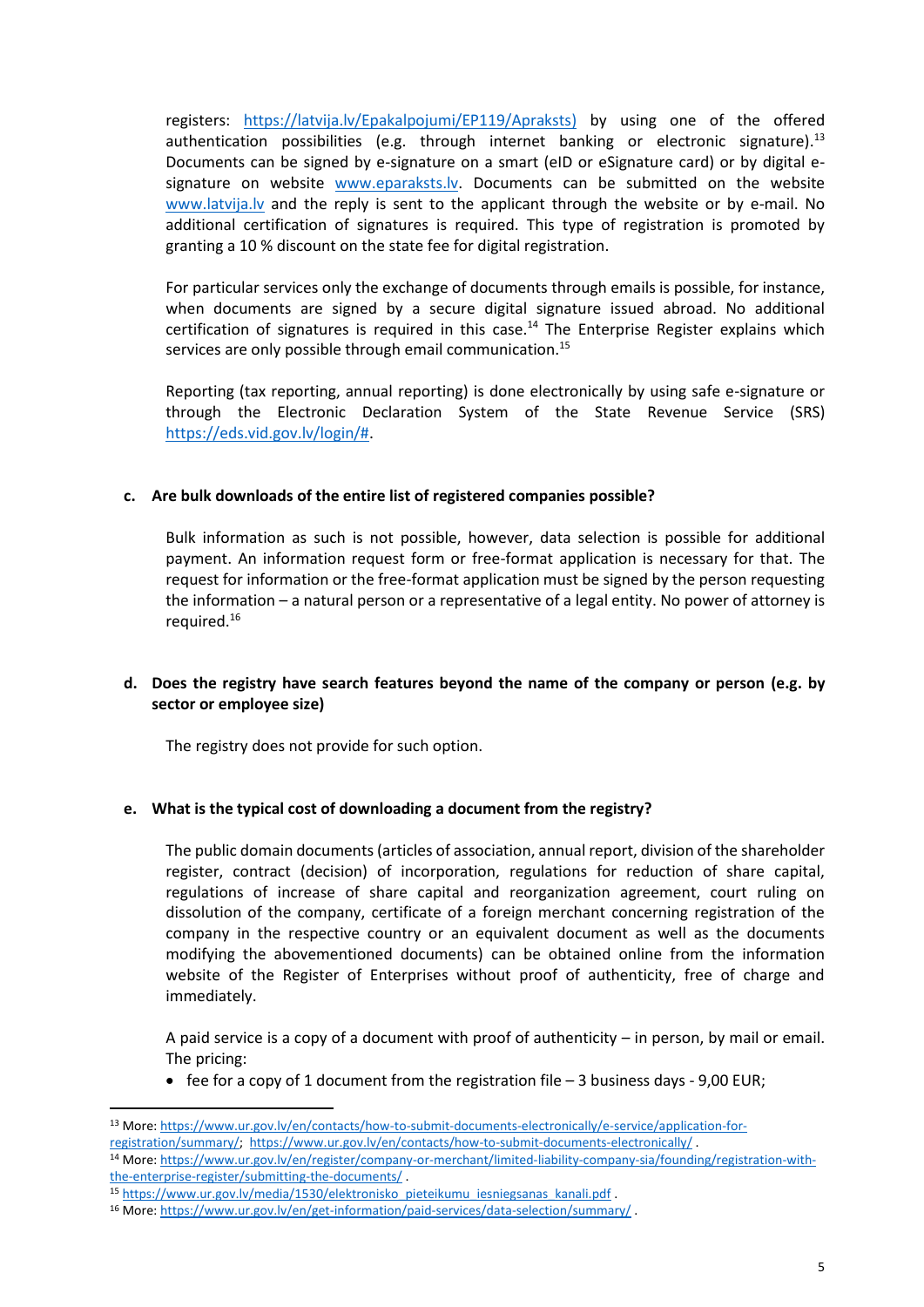• fee for a copy of 1 document from the record-keeping file of the Register of Enterprises – 5 business days - 4,50 EUR.<sup>17</sup>

#### **f. Is there information on employment levels beyond what is contained in annual accounts?**

No, annual report which is available for free includes only the number of employees employed by the enterprise.

## g. **Information on European company forms and EU reorganizations (CBM) - is a search possible for companies with the SE legal form or companies reorganized through a CBM?**

The search is possible the Enterprise Register of the Republic of Latvia, however, only by only by the name of the company.<sup>18</sup>

## **3) Firm foundations**

## **a. What authority or organization is responsible for registering new companies (with link)?**

**The Register of Enterprises of the Republic of Latvia** registers companies, traders, their branches and representative offices and changes in their founding documents, and carries out other activities provided for in legislation [\(https://www.ur.gov.lv/en/register/\)](https://www.ur.gov.lv/en/register/).

# **b. What are the steps needed to found and register a new company? To what extent can these happen digitally?**

The necessary steps in order to register a new company depend on the type of the company.

The process can be both in person and fully digitalised (see point 2.b. of this report). For instance, in order to register a limited liability company (LLC; minimum equity is 2800 EUR):

- (1) the company has to open a temporary current bank account before registering in the Enterprise Register in order to make a contribution to the company's share capital. Banks offer the possibility to perform this activity remotely, for example, by signing an application with a secure electronic signature (e-signature).
- (2) a state fee must be paid before applying for registration. Registration is performed only after the Enterprise Register can verify that the state fee has been credited to the Treasury account.
- (3) further documents must be submitted to the Enterprise Register, which will be reviewed within 1-3 days:
	- application form KR4 (the application form KR4 must be signed by all founders or the application is signed by any other person appointed by the founders. In such case the application must be accompanied by a power of attorney certified by a notary public;
	- Memorandum of Association;
	- Articles of Association;
	- bank statement or other document on the payment of the equity (if the equity is paid up by cash);
	- appraisal report (if the equity is paid up by property contribution);

<sup>17</sup> More[: https://www.ur.gov.lv/en/get-information/paid-services/copies-of-document/summary/](https://www.ur.gov.lv/en/get-information/paid-services/copies-of-document/summary/) .

<sup>18</sup> <https://www.ur.gov.lv/en/register/company-or-merchant/european-company-se/> .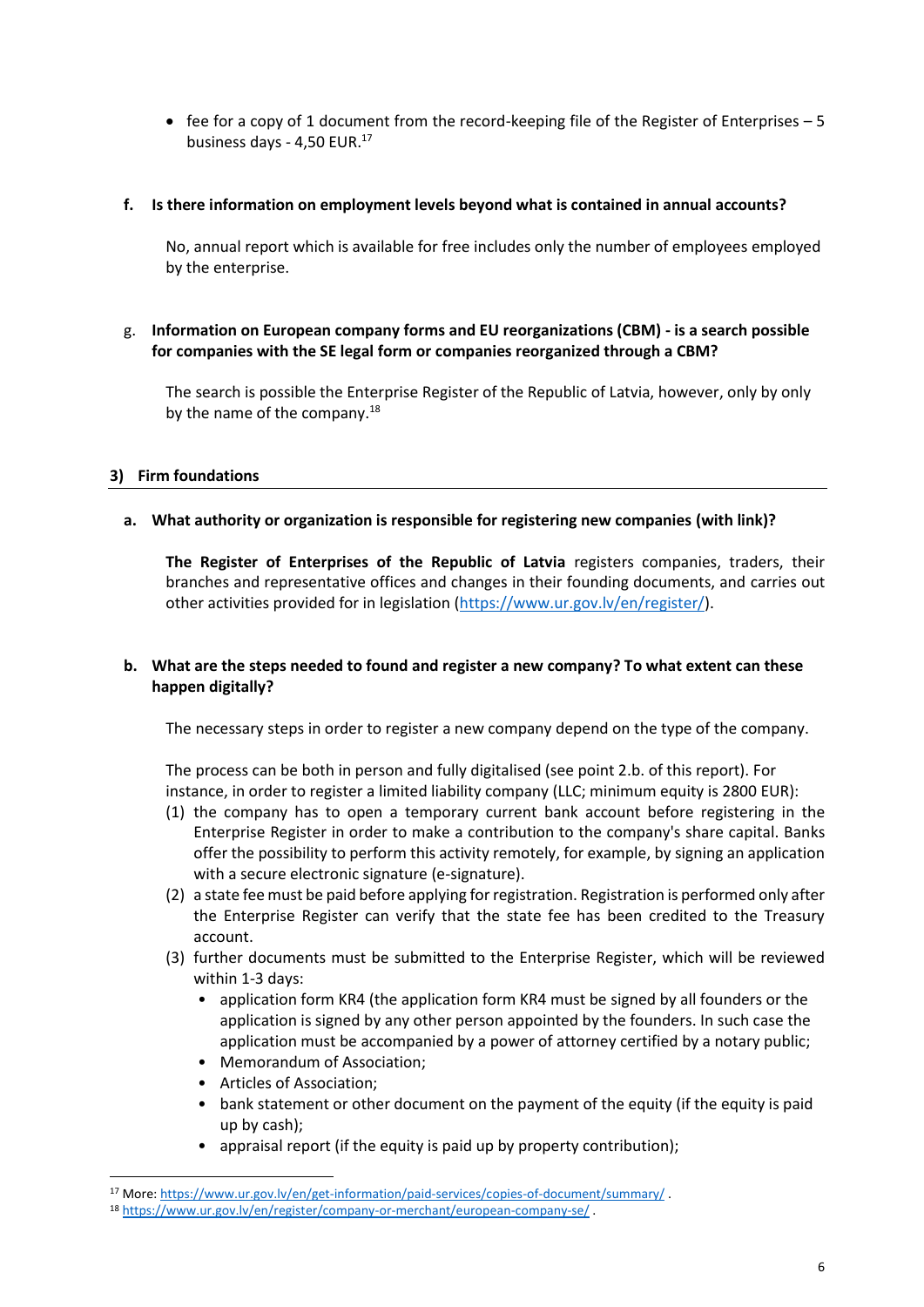- folio of the shareholders' register (signatures must be certified);
- consent of each member of the council to hold the office (if a council is established);
- consent of each member of the board to hold the office (signatures must be certified);
- announcement of the board regarding legal address;
- consent of the real property owner to the registration of legal address of the company (not required if the owner is among the signatories of the application);
- a receipt or its copy, or a printout of the payment order from an online bank or the information on the payment of the state fee. 19

#### **c. What checks (if any) are done on the authenticity of documents, identity of founders, record of founders (e.g. disqualification as directors) and beneficial owners**

## **i. By registration authority**

The preliminary check of documents is an initial verification of the draft application and the supporting documents before the submission for registration. During the preliminary check the state notary of the Enterprise Register checks the documents and the data in accordance with the legislation regulating the activity of the relevant entity, and notifies the client of any faults identified.<sup>20</sup>

When documents are submitted in paper form, the signatures on the following documents must be certified: application form KR4, the folio of the shareholders' register, the consent of members of the board to hold the office (unless the consent is included in the application). Signatures may be certified by public notaries and in addition, the Orphan's Court according to declared place of residence (if the person has the Identity number of the Republic of Latvia) if there is no notary public in your county, town or parish can certify signature.

At the same time, if documents are signed by a secure digital signature and a time stamp additional certification of signatures is not necessary. However, if the document is signed by several persons, it may only be submitted electronically if all signatories have a digital signature. $21$ 

For the purpose of identification of the requesters of electronic services the Enterprise Register stores the identifying data and contact details of the requesters of such services and the users of electronic services, as well as verifies the accuracy of the data of the users of electronic services in the system for the recording of inhabitants under the management of the Office of Citizenship and Migration Affairs.<sup>22</sup>

#### **Beneficial owners**

The Enterprise Register has the right to request the documentary justification of the control exercised by the beneficial owner, as well as the document that confirms conformity of the identification information of the beneficial owner (a notarially certified copy of the personal identification document, a statement from the foreign population register or equivalent documents) and a document that justifies the acknowledgment that it is impossible to determine of the beneficial owner.

<sup>&</sup>lt;sup>19</sup> Registration of a LLC (SIA) in the Commercial Register: [https://www.ur.gov.lv/en/register/company-or-merchant/limited](https://www.ur.gov.lv/en/register/company-or-merchant/limited-liability-company-sia/founding/registration-with-the-enterprise-register/)[liability-company-sia/founding/registration-with-the-enterprise-register/](https://www.ur.gov.lv/en/register/company-or-merchant/limited-liability-company-sia/founding/registration-with-the-enterprise-register/) .

<sup>&</sup>lt;sup>20</sup> See here regarding submission of documents in foreign languages [https://www.ur.gov.lv/en/documents-in-foreign](https://www.ur.gov.lv/en/documents-in-foreign-languages/legalisation-of-public-documents/)[languages/legalisation-of-public-documents/.](https://www.ur.gov.lv/en/documents-in-foreign-languages/legalisation-of-public-documents/)

<sup>21</sup> More[: https://www.ur.gov.lv/en/register/company-or-merchant/limited-liability-company-sia/founding/registration-with](https://www.ur.gov.lv/en/register/company-or-merchant/limited-liability-company-sia/founding/registration-with-the-enterprise-register/certifying-the-signatures/)[the-enterprise-register/certifying-the-signatures/.](https://www.ur.gov.lv/en/register/company-or-merchant/limited-liability-company-sia/founding/registration-with-the-enterprise-register/certifying-the-signatures/)

<sup>&</sup>lt;sup>22</sup> Law "On the Enterprise Register of the Republic of Latvia", article 5<sup>12</sup>).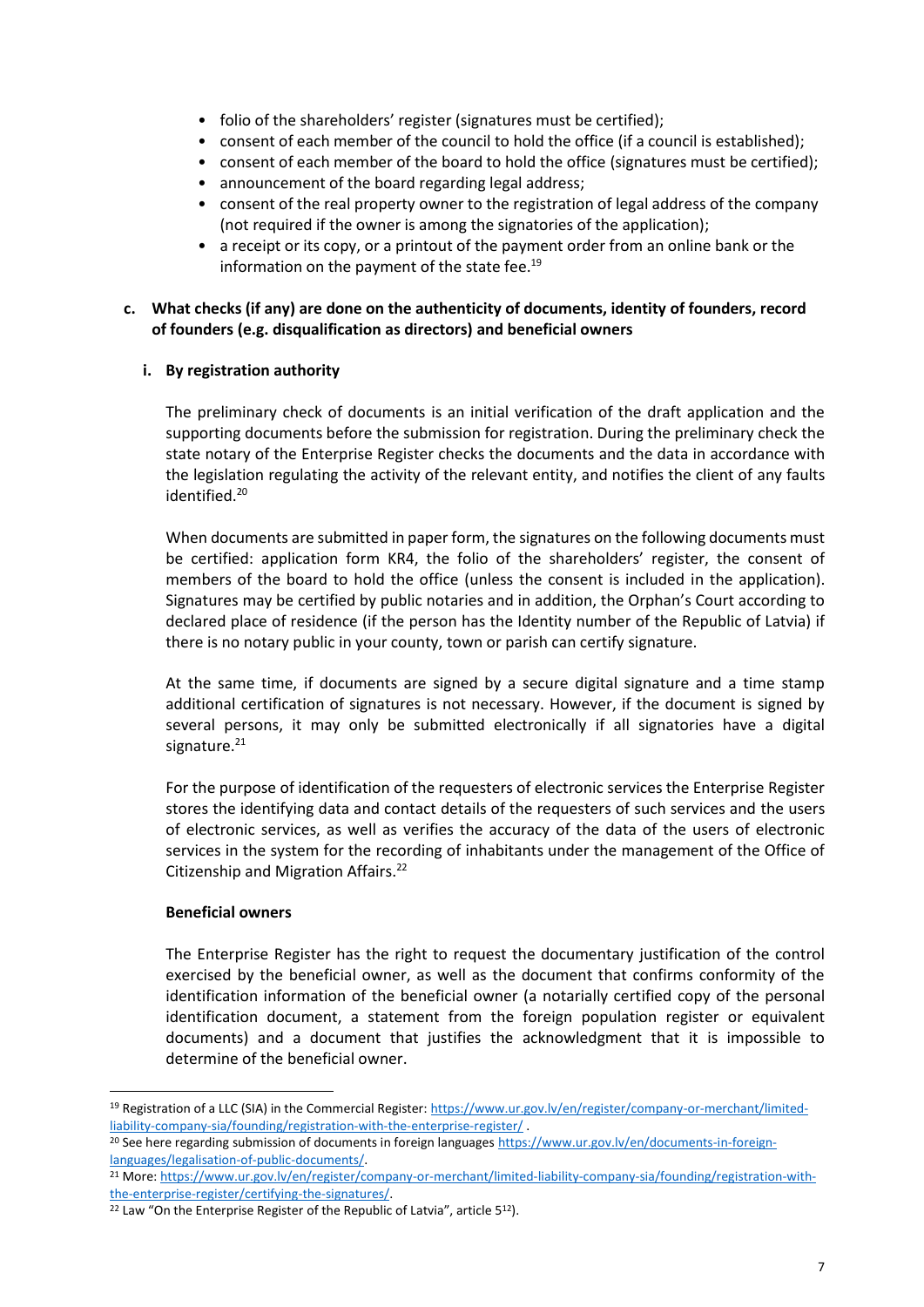#### **Preliminary check of documents**

At the Enterprise Register, the state notary carries out the following documentary check:

- whether a person has submitted all documents required by the legislation for registration;
- a document has a legal effect;
- whether the form of a document complies with the requirements of the legislation or the articles of association, if the legislation provides for a possibility to determine a specific form of document in the articles of association;
- whether the amount and the content of the information and the conditions contained in the document comply with the legislation and other documents added to the registration file;
- whether a security is entered in the register.

The Enterprise Register does not verify the actual circumstances of taking a decision of a company, as well as a private-legal agreement of the shareholders (stockholders) of a capital company included in the articles of association.<sup>23</sup>

## **ii. By notaries**

Public notaries certify the signatures on the requested documents. When submitting documents signed with an e-signature, notary services are not required to certify the signature.

## iii. **By "facilitator" companies (foundation agents**)

There is no regulation regarding facilitator companies' obligation to check authenticity of documents, identity of founders, record of founders and beneficial owners. At the same time, since the facilitator companies prepare documentation to be submitted to the Register, it can be presumed that they perform check of the documents to prevent refusal of registration by the Register.

#### **4) Cross-border Mergers (CBMs)**

# **a. Which authority is responsible for the pre-merger certificate (outbound CBMs), which authority is responsible for approving the merger (inbound CBMs)? (name and link)**

**The Register of Enterprises of the Republic of Latvia** (the Enterprise Register) is responsible for both the pre-merger certificate (outbound CBMs) and approving the merger (inbound CBMs).

If it is intended to register the acquiring capital company in another Member State, the acquired capital company registered in Latvia submits an application to the Enterprise Register (the Commercial Register) for the receipt of an attestation that the acquired capital company has performed all the necessary activities for the completion of cross-border merger. If the acquiring capital company is registered in Latvia, a document issued by the Commercial Register Office of another Member State not later than six months before, which attests that the acquired capital

<sup>&</sup>lt;sup>23</sup> Law "On the Enterprise Register of the Republic of Latvia" article 8, 14.

More[: https://www.ur.gov.lv/en/register/company-or-merchant/limited-liability-company-sia/founding/preliminary-check](https://www.ur.gov.lv/en/register/company-or-merchant/limited-liability-company-sia/founding/preliminary-check-of-documents/checking-documents/)[of-documents/checking-documents/](https://www.ur.gov.lv/en/register/company-or-merchant/limited-liability-company-sia/founding/preliminary-check-of-documents/checking-documents/) ; [https://www.ur.gov.lv/en/register/company-or-merchant/limited-liability-company](https://www.ur.gov.lv/en/register/company-or-merchant/limited-liability-company-sia/founding/registration-with-the-enterprise-register/beneficial-owners/)[sia/founding/registration-with-the-enterprise-register/beneficial-owners/.](https://www.ur.gov.lv/en/register/company-or-merchant/limited-liability-company-sia/founding/registration-with-the-enterprise-register/beneficial-owners/)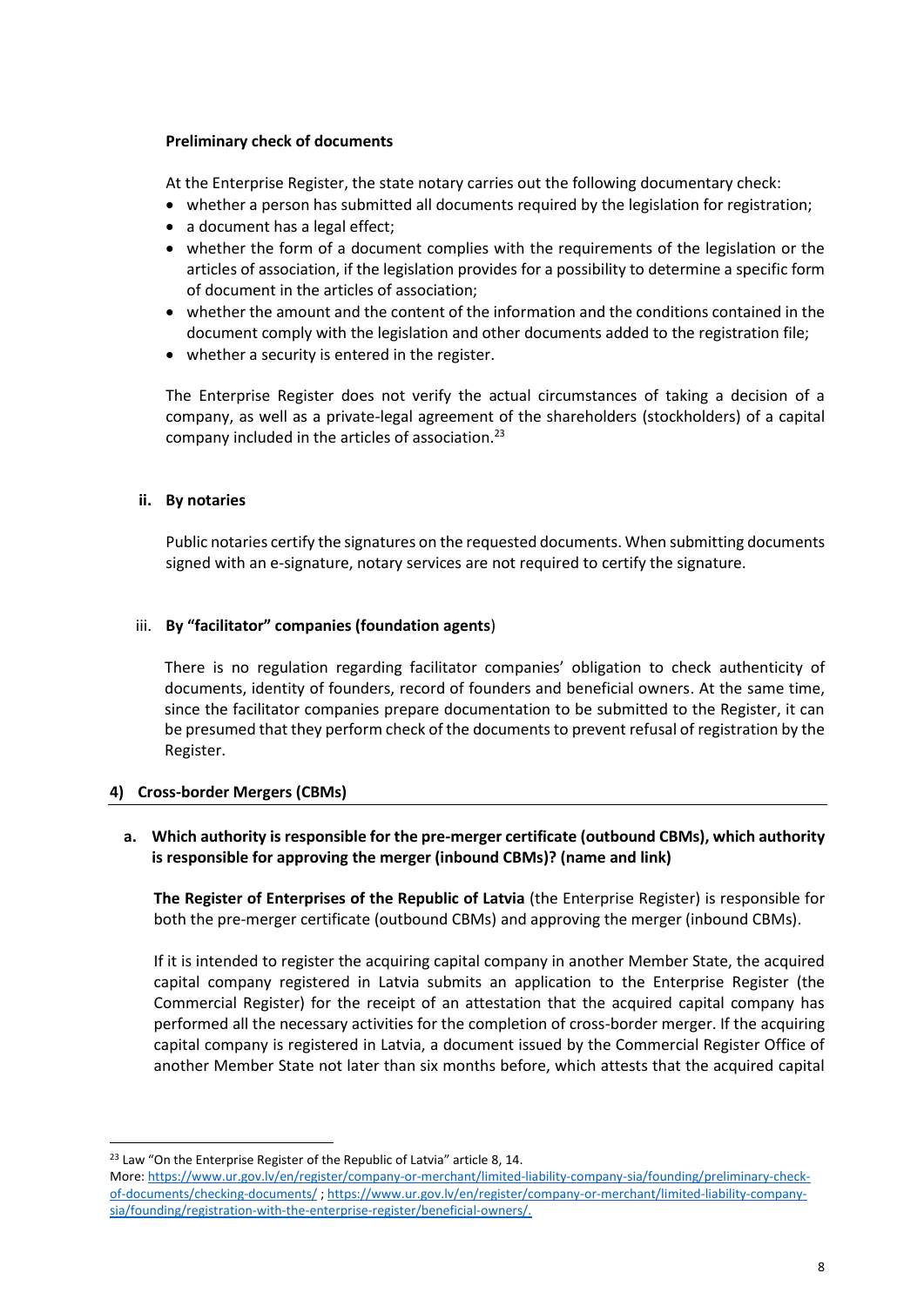company has performed all the necessary actions for the completion of the cross-border merger, has to be submitted to the Enterprise Register.<sup>24</sup>

Link to The Register of Enterprises of the Republic of Latvia: [https://www.ur.gov.lv/en/register/company-or-merchant/limited-liability-company](https://www.ur.gov.lv/en/register/company-or-merchant/limited-liability-company-sia/reorganisation/cross-border-merger/stage-1/)[sia/reorganisation/cross-border-merger/stage-1/](https://www.ur.gov.lv/en/register/company-or-merchant/limited-liability-company-sia/reorganisation/cross-border-merger/stage-1/) .

## **b. What personnel capacity/qualifications does the authority/ies listed above (organization(s) granting the pre-merger certificate + approving merger) have?**

47 employees are employed in the function related to registration, reorganisation, liquidation of enterprises.

## **c. What (if any) anti-abuse checks are made?**

Regulations for the protection of Latvian creditors and smaller participants must be observed. It is necessary to receive opinions of the tax administration and other competent institutions (for example, the Financial and Capital Market Commission, financial and financial market participants, etc.) that the obligations towards Latvia have been fulfilled.<sup>25</sup>

#### **i. Purpose of reorganization**

The purpose of reorganisation is not additionally checked.

## **ii. Background check on directors**

The Enterprise Register registers the decisions and orders of competent authorities or officials by which means of security has been applied and ensures execution of the ruling taken in criminal proceedings by which a person has been deprived of the right to perform commercial activities of all types, as well as the ruling rendered in criminal proceedings or administrative offence proceedings by which a person has been deprived of the right to hold specific offices, and immediately notifies the relevant authorities or officials, as well as the relevant merchant of violations of conditions for execution.<sup>26</sup>

#### **iii. Identity of beneficial owners**

The Identity of beneficial owners is checked. For persons having personal identification documents issues by Latvian authorities, the identity is checked in the Population register. $27$ Foreign persons have to submit certified copies of identification documents which can be checked by contacting foreign authorities.

#### **iv. Worker I/C/P arrangements**

Commercial law provides that the provisions regarding the merger of capital companies shall be applied to cross-border merger. If the acquiring capital company is registered in another

<sup>&</sup>lt;sup>24</sup> Commercial law, article 383, 384; Law "On the Enterprise Register of the Republic of Latvia" article 4.<sup>3</sup>

<sup>25</sup> More[: https://www.ur.gov.lv/en/register/company-or-merchant/limited-liability-company-sia/reorganisation/cross-](https://www.ur.gov.lv/en/register/company-or-merchant/limited-liability-company-sia/reorganisation/cross-border-merger/stage-2/)

[border-merger/stage-2/.](https://www.ur.gov.lv/en/register/company-or-merchant/limited-liability-company-sia/reorganisation/cross-border-merger/stage-2/)

 $26$  Law "On the Enterprise Register of the Republic of Latvia" article 4 3) and 3<sup>1</sup>)

<sup>27</sup> See: Population register[. https://www.pmlp.gov.lv/en/services/population-register.](https://www.pmlp.gov.lv/en/services/population-register)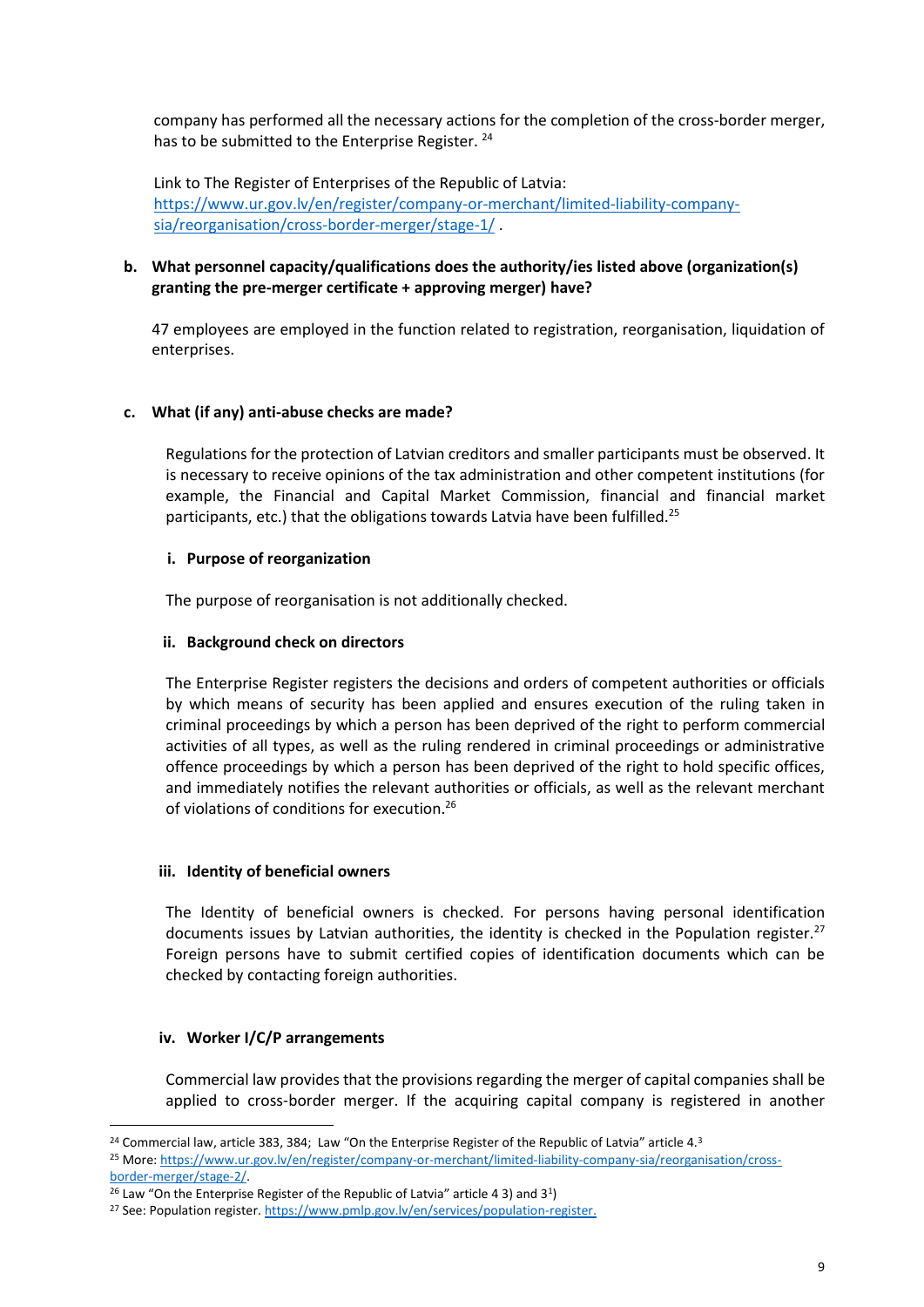Member State, the capital company registered in Latvia, upon involving in the cross-border merger, shall observe the provisions regarding merging of capital companies in respect of the procedures for taking of decisions in relation to merging and protection of creditors, shareholders (stockholders), debenture holders, **as well as employees of the capital company**. 28 This implies that the company has to respect the provisions of Commercial Law regarding information of employees prior to merger and the provisions of Labour Law<sup>29</sup> regarding transfer of undertaking.

According to Commercial Law, not less than one month before the day when the meeting of shareholders (stockholders) regarding approval of the agreement is intended, the employees of a capital company or representatives have the right to get acquainted with the reorganisation prospectus.<sup>30</sup>

At the same time, according to Labour Law, both the transferor of an undertaking and the acquirer of an undertaking have the obligation to inform the representatives of their employees, but if such do not exist, their employees of the date of transfer of the undertaking or the expected date of transfer, the reasons for the transfer of the undertaking, the legal, economic and social consequences of the transfer, as well as of the measures that will be implemented with respect to employees. The deadlines for this obligation are:

- one month before the transfer of the undertaking for the transferor of an undertaking and
- one month before the transfer of the undertaking starts to directly affect the working conditions employees for the acquirer of an undertaking.

Consultations with the employees' representatives have to be commenced not later than three weeks in advance in order to reach an agreement regarding taking organisational, technological or social measures in the undertaking.

In addition, if an undertaking or a part of it retains its independence after transfer of the undertaking, the status and functions of the representatives of employees affected by such transfer shall be retained with the same provisions that were applicable up to the moment of transfer of the undertaking. Such provisions shall not apply if the preconditions required for the re-election of the representatives of employees or for the reestablishment of representation of employees have been satisfied.

Finally, after transfer of an undertaking the acquirer of the undertaking has to continue to comply with the provisions of the collective agreement entered into previously and applicable at the moment of the transfer of the undertaking up to the moment of termination of such collective agreement, or until the moment a new collective agreement enters into effect, or until the moment of application of the provisions of another collective agreement. Within a one-year period from the transfer of the undertaking, the provisions of the collective agreement cannot be amended to the detriment of employees.<sup>31</sup>

According to the Law "On the Enterprise Register of the Republic of Latvia", if after the crossborder merger it is intended to register the acquiring capital company in another Member State, the Enterprise Register examines, whether the acquiring capital company registered in Latvia has implemented all the activities, which are required for the completion of the cross-border

<sup>&</sup>lt;sup>28</sup> Commercial Law, article 335<sup>1</sup>.

<sup>&</sup>lt;sup>29</sup> Labour Law, adopted 20.06.2001. Available: [https://likumi.lv/ta/en/en/id/26019-labour-law.](https://likumi.lv/ta/en/en/id/26019-labour-law)

<sup>30</sup> Commercial Law, article 381 (2).

<sup>31</sup> Labour Law, article 118 (4), 120, 121.